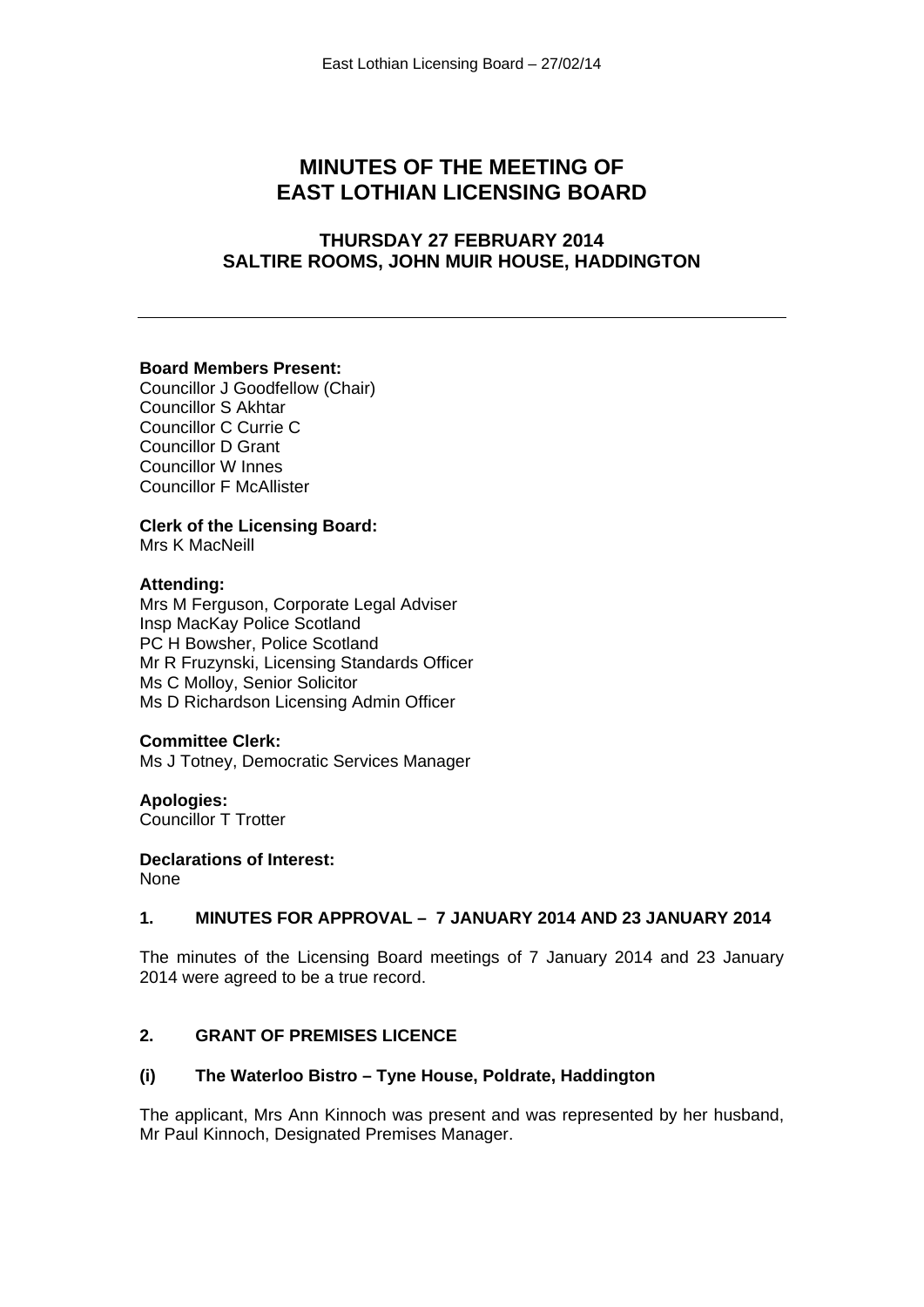The Clerk advised that the application is seeking the grant of a premises licence. She informed the Board that three public objections had been received from owners/residents of the properties in the adjoining Tyne House apartments and advised that the objectors/their representatives were present at the meeting.

Mr Kinnoch addressed the Board and acknowledged that he was aware of the representations from the objectors. He summarised the contact he has had with the owners/tenants/their agents and stated that the objectors had received notification of this application for a premises licence. Mr Kinnoch described the mitigating actions he has taken in respect of complaints and objections to items such and kitchen noise, noise from the beer cellar and live music. In relation to live sports, he advised that this would only be for significant sporting events such as the Ryder Cup. Mr Kinnoch added that he had managed the premises since 2008 and that he has encouraged the residents in the neighbouring properties to discuss any issues with him so that these could be addressed. He commented that the success of his current business has attracted more people to the premises in recent years.

Councillor Goodfellow, Chair of the Licensing Board, advised Mr Kinnoch that this new application is outwith Board Policy with regard to the over provision statement. As such the applicant must robustly demonstrate, in terms of the licensing objectives, that the grant of this licence would outweigh the presumption against grant in terms of the over provision statement. The Chair stated that, so far, he had not heard any statement which addressed the issue of over provision.

In response, Mr Kinnoch summarised the operating history at the Waterloo Bistro since 2008 and indicated that the establishment has been recently refurbished and is a family friendly bistro which sources produce from local suppliers. He stressed that he would continue to support the licensing objectives and that the premises are wellrun. He commented that he considered the application to be a replacement licence and not a new licence. [The premises have been operating with occasional licences].

Mrs K Steele was present to represent Mr B Steele, an objector and owner of one of the Tyne House properties. She tabled a photograph of the Tyne House building and stated that it would be reasonable to expect this to be a peaceful and quiet residential location. Mrs Steele commented that the courtyard construction would likely amplify any noise and that patrons at outdoor tables would create additional noise. She added that there have been problems in the past where patrons have parked in residents' car parking areas and suggested that these issues would be exacerbated in the future.

Ms C Wade, a resident at Tyne House and an objector, addressed the Board. Ms Wade stated that she considered the volume of the music to be intrusive and that she experiences disturbances while the kitchens are open. She mentioned that she can still be experiencing noise nuisance as late as 1am. Ms Wade commented that she is generally very supportive of Mr and Mrs Kinnoch and their business and that her issues are in relation to loud music and extended opening hours. Ms Wade provided Board members with a log of dates and times of disturbances. Councillor Innes enquired if the Environmental Health Officers had been consulted in relation to the noise. Ms Wade advised that she had reported issues regarding beverage machines and these had been moved and that she has contacted Environmental Health on previous occasions.

Insp Mackay referred the Board to the letter from Police Scotland dated 3 February 2014. He advised that there are no objections from the police but drew members'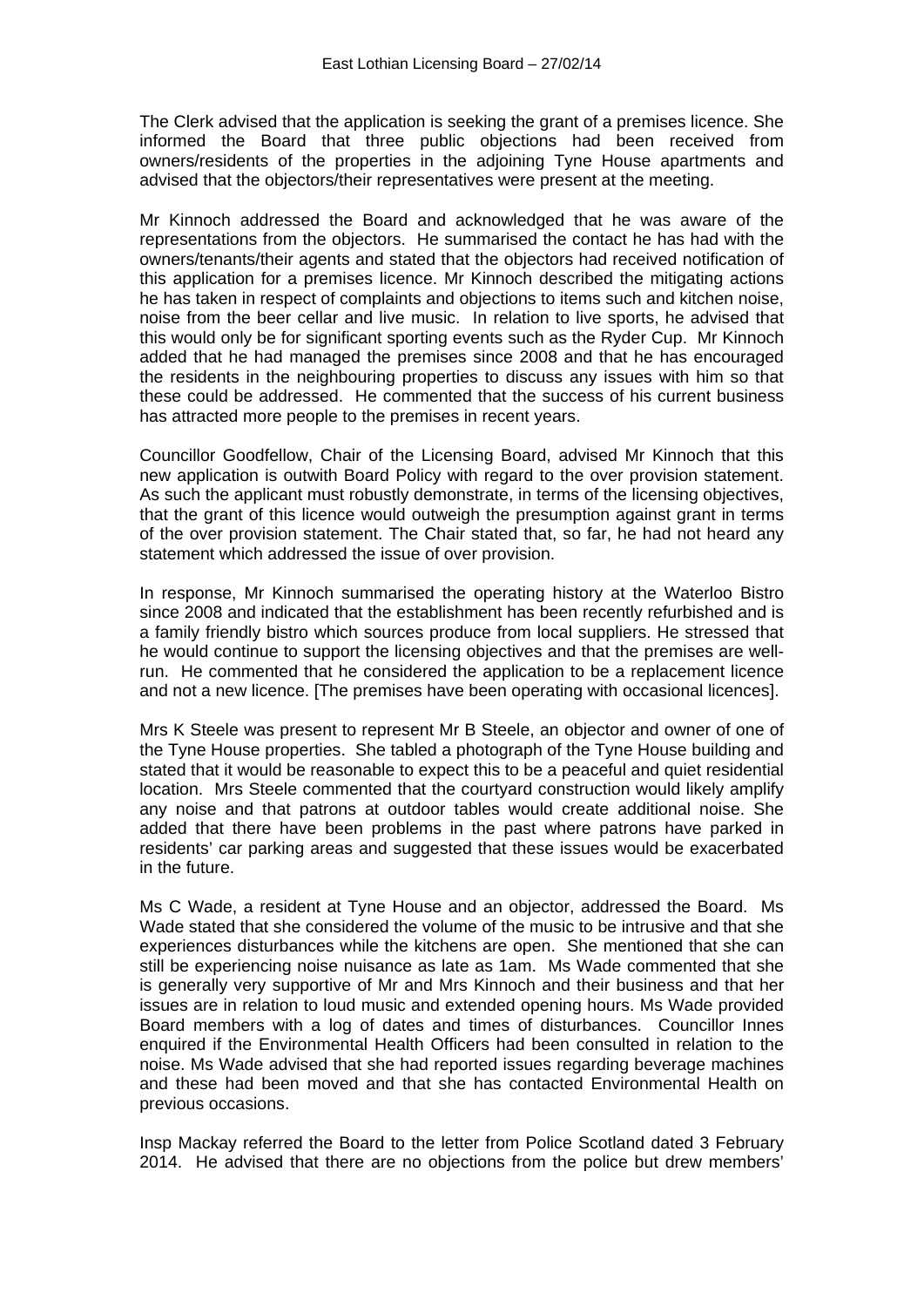attention to the Police recommendations in respect of access for children and young persons, and the terminal hour for the outside drinking facility.

The Licensing Standards Officer (LSO) advised that he had no objections and that there were no objections from the Council's Environmental Protection department.

Ms Wade was accompanied by a relative who referred Board members to conditions dating from 1982 which did not permit live music at the premises due to the proximity of residential neighbours. The Clerk advised that this is a planning condition which still exists and has been pointed out to Mr Kinnoch. The Clerk stated that the Board's remit did not cover this issue which is a matter for the Council's Planning Enforcement Officer.

In response to the Chair, Mr Kinnoch advised that he is agreeable to accepting the conditions requested by Police Scotland. Mr Kinnoch also mentioned that background music is only played at an appropriate volume; that the premises close earlier towards the end of the year; and that live music is not performed on a weekly basis.

Board members and the Clerk adjourned to debate the matter in private.

On reconvening, the Chair indicated that there had been a difficult debate as there were a lot of issues to discuss.

Councillor Innes advised that he was happy to support the application and that Mr Kinnoch had provided enough evidence to show that licensing objectives had been met. He appreciated the concerns of nearby residents but commented that he would have expected to see a report from the Council's Environmental Health department had there been significant noise issues. However, as live music is subject to a planning condition, he suggested that the live music element of the application should not be supported.

Councillors Akhtar, Grant, McAllister and Currie stated that they too would support the application and suggested that any issues should be resolved through discussion.

The Chair stated that there should be some mediation between the applicant and the residents and requested that the LSO work closely with both groups. He clearly stated that the application was being granted without a licence for live music, a point re-iterated later on by the Clerk. However, this could be applied for at a later date as a variation to the licence once the planning issues have been dealt with. The Chair also stressed that he would have expected to have seen a robust statement from the applicant in advance of the meeting which addressed all five licensing objectives in relation to overprovision.

The Clerk pointed out that any application which is granted is open to review at any time if an objection is raised.

#### **Decision**

The Board agreed to grant the premises licence subject to the conditions that the licence does not include live music; the terminal hour for outside drinking is 22.00 hrs; that children aged 15 and under will be allowed access until 22.00 hrs when consuming a meal and in the company of a responsible parent or guardian; that young persons aged 16-17 may remain for the duration if having a meal and in the company of a responsible parent or guardian; and that children and young persons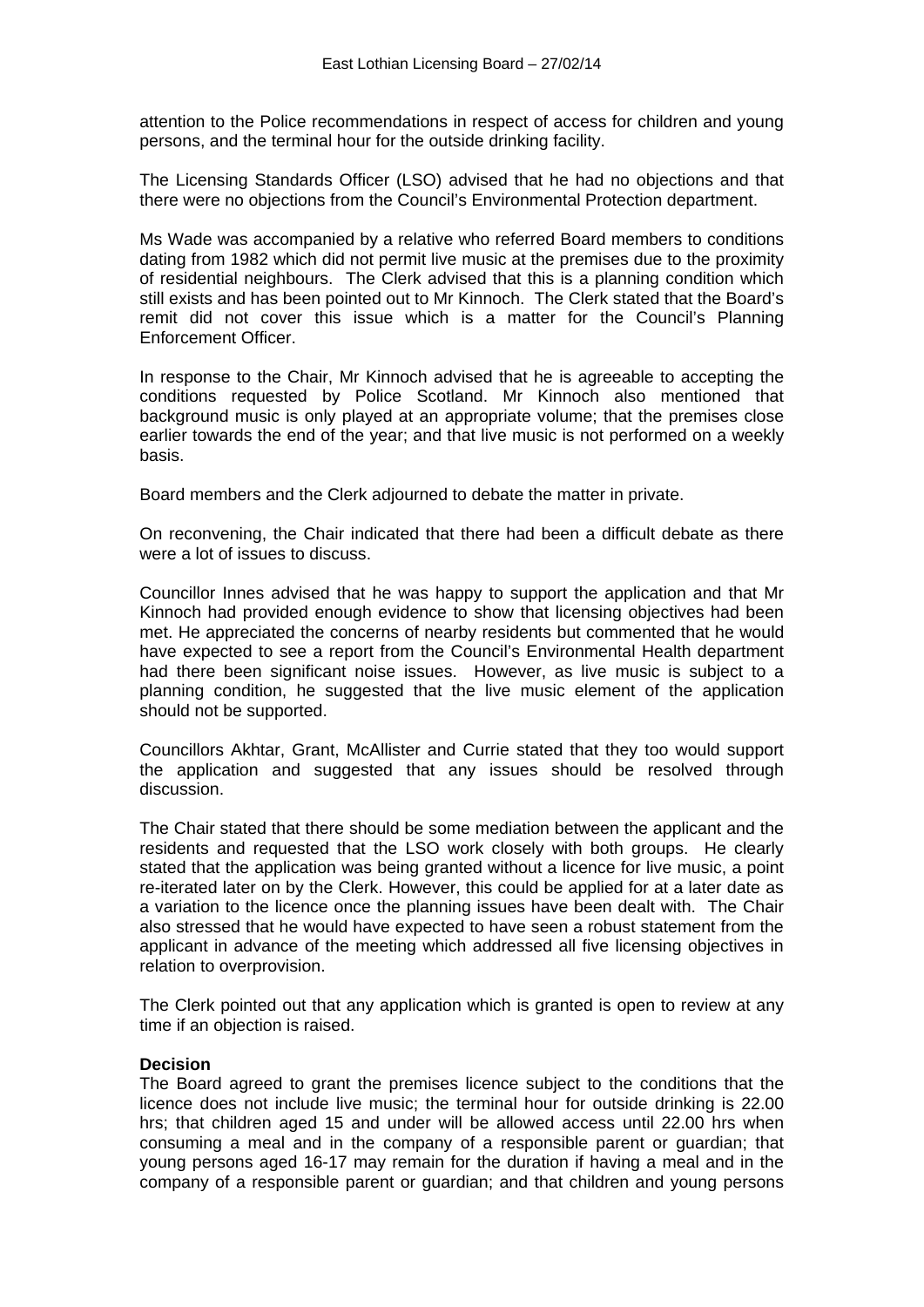may remain for the duration it attending a private function and are in the company of a responsible parent or guardian.

## **3. PROVISIONAL PREMISES LICENCE**

#### **(i) McColls – 61 High Street, Haddington**

The Clerk advised that this item would be continued to the next meeting of East Lothian Licensing Board on 27 March 2014.

## **4. VARIATIONS OF PREMISES LICENCE**

#### **(i) Bunneys – 96 High Street, North Berwick**

The Clerk stated that the application seeks to make the following major variations to the licence:

- Change the premises name to JP's Deli & Café
- On-sales terminal hour to be 9pm Sunday Thursday, and midnight on Friday and Saturday
- Yes to seasonal variations
- To add restaurant facilities; receptions (including Weddings, funerals etc); Club or Group meetings; live performances to take place outwith core hours but not before 8 am and no later than midnight without the grant of an extended hours application. Live performances will be low key and may include events for Fringe by the Sea. Recorded music may be places at all times premises are open.
- Amend children's and young persons' access to 8am 9pm when accompanied by an adult unless attending a function then they will remain until the terminal hour
- Added other activities
- Increase capacity to 41

The Clerk informed the Board that nine personal objections had been received. Some of the objectors were present and wished to address the Board.

The applicant and premises owner, Mr John Paul McLachlan, was present and was represented by Mr N Hassard of Lindsays.

Mr Hassard addressed the Board and spoke about Mr McLachlan's professional background as an executive chef. He outlined the plans for the premises at 96 High Street, North Berwick which include small pre-booked dining events, occasional cheese and wine events; live music, such as Fringe by the Sea; and cooking classes. In response to the written objections, Mr Hassard advised that the applicant is agreeable to removing all live music performances; restricting the capacity to 25 (twenty five); and that suppliers had been requested not to deliver goods before 7am, where possible, and to operate quietly and respect the fact that there are residential neighbours. Regarding the smoking issue, he advised that smokers would be asked to use the area opposite the premises. He acknowledged the reports from the Police and the LSO noting that there are no objections from either of these parties and that no issues have been raised by the Council's Environmental Health department or by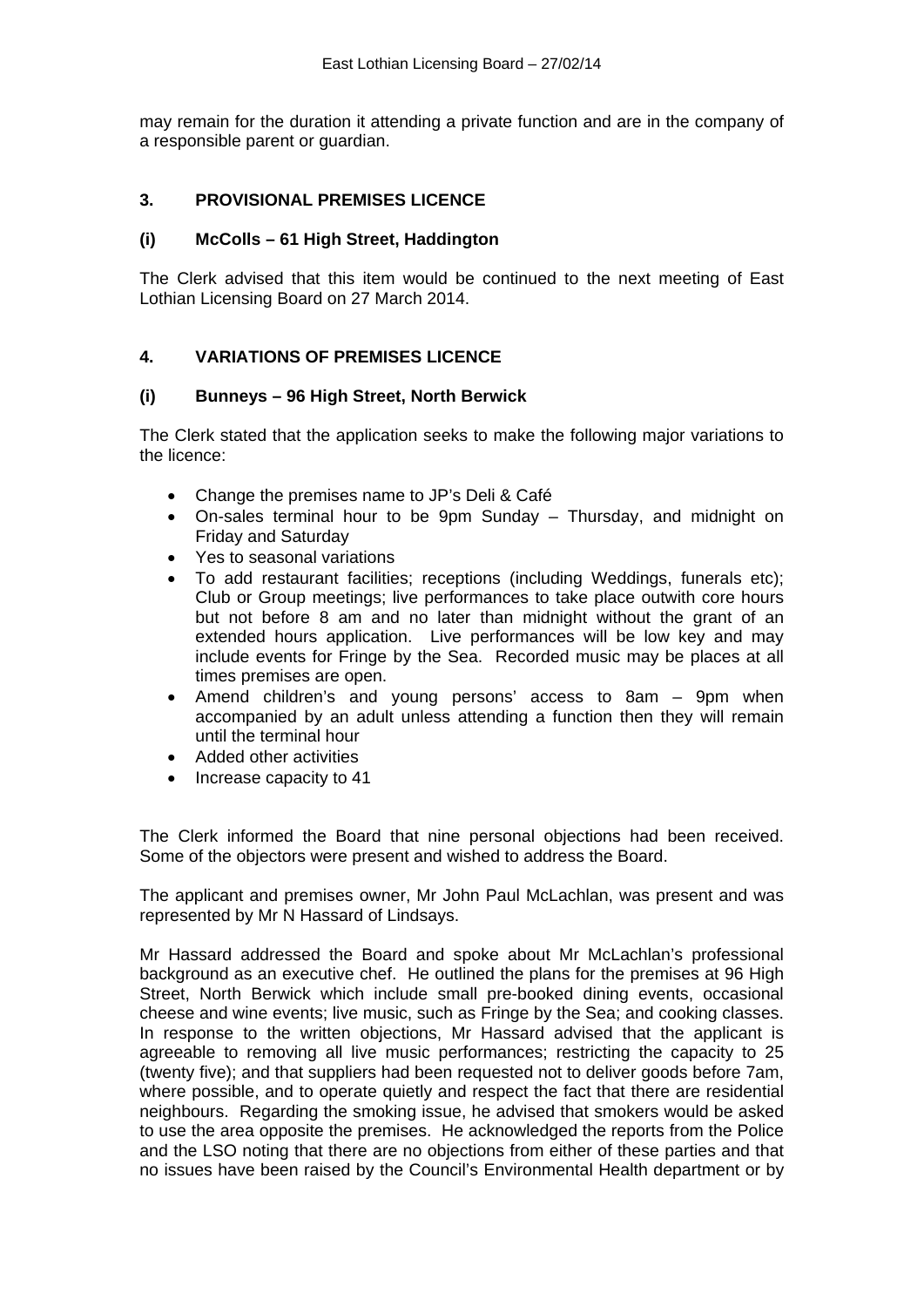consultees. He informed the Board that a Planning application has been lodged separately with the Council and that a response is still awaited. He advised that the applicant is agreeable to the amendments requested by the Police and confirmed that no alcohol will be sold other than during the core licensed hours.

The Chair stated that the application for extended hours falls outwith Board Policy with regards to the over provision statement. He pointed out that the application did not contain any information that would rebut the presumption against grant in terms of the over provision statement. The Chair therefore stressed that on summing-up, Mr Hassard must address the five licensing objectives in relation to over provision.

Professor D Ingram, an objector, advised that some of his issues have been covered by Mr Hassard's presentation and that it is pleasing that live music has been removed. He informed the Board that he still had concerns about the volume of recorded music and requested that this be restricted to low-key background music only. He commented that the requested terminal hour is very late and would increase the already considerable noise in the High Street. He asked that the premises windows be kept closed at all times and that the privacy in the garden area, which is overlooked by the premises, be respected. Professor Ingram also expressed concern, that if the license is granted in its present form, the premises could at a future date change into an entertainments and functions venue. He urged the Board to remove live music; amplified music; a terminal hour of midnight; extended hours; and seasonal variations/events from any licence that is granted.

The Clerk advised the Chair that it could be a condition of the licence that seasonal variations are not included. She stated that the applicant would, however, be able to apply for occasional licences which would be considered on an individual basis. The Clerk confirmed that Mr Hassard had in effect changed the application today to remove live music and reduce the capacity.

Mr P Mitchell and Ms P Grant, objectors, addressed the Board. They re-iterated the concerns regarding noise from open windows in the premises; privacy in the communal garden; and the potential disturbance from a terminal hour of midnight. They pointed out that there is already anti social behaviour/litter/disruption in that part of the High Street. They also requested that deliveries be re-routed to reduce noise disturbance to residents and that frosting be applied to the premises windows.

The Police advised that their comments had been addressed by the applicant. The LSO advised that he had no objections and that no complaints had been received in relation to the extended hours.

Mr Hassard confirmed that recorded music would be restricted to low-key background music and that there is no issue with the request to apply frosting or fit blinds to the windows. He stated that the terminal hours are within licensing policy and that the maximum permitted terminal hour has not been requested every day of the week in recognition of the locality and proximity to residential neighbours. In relation to the over provision, Mr Hassard stated that, based on licensing legislation and guidance from Scottish Ministers, it is his view that over provision does not apply to this application and that he had advised the Clerk of his views in advance of the meeting.

The Chair clearly stated that East Lothian Licensing Board does consider that a change in hours and a change in capacity trigger the over provision policy.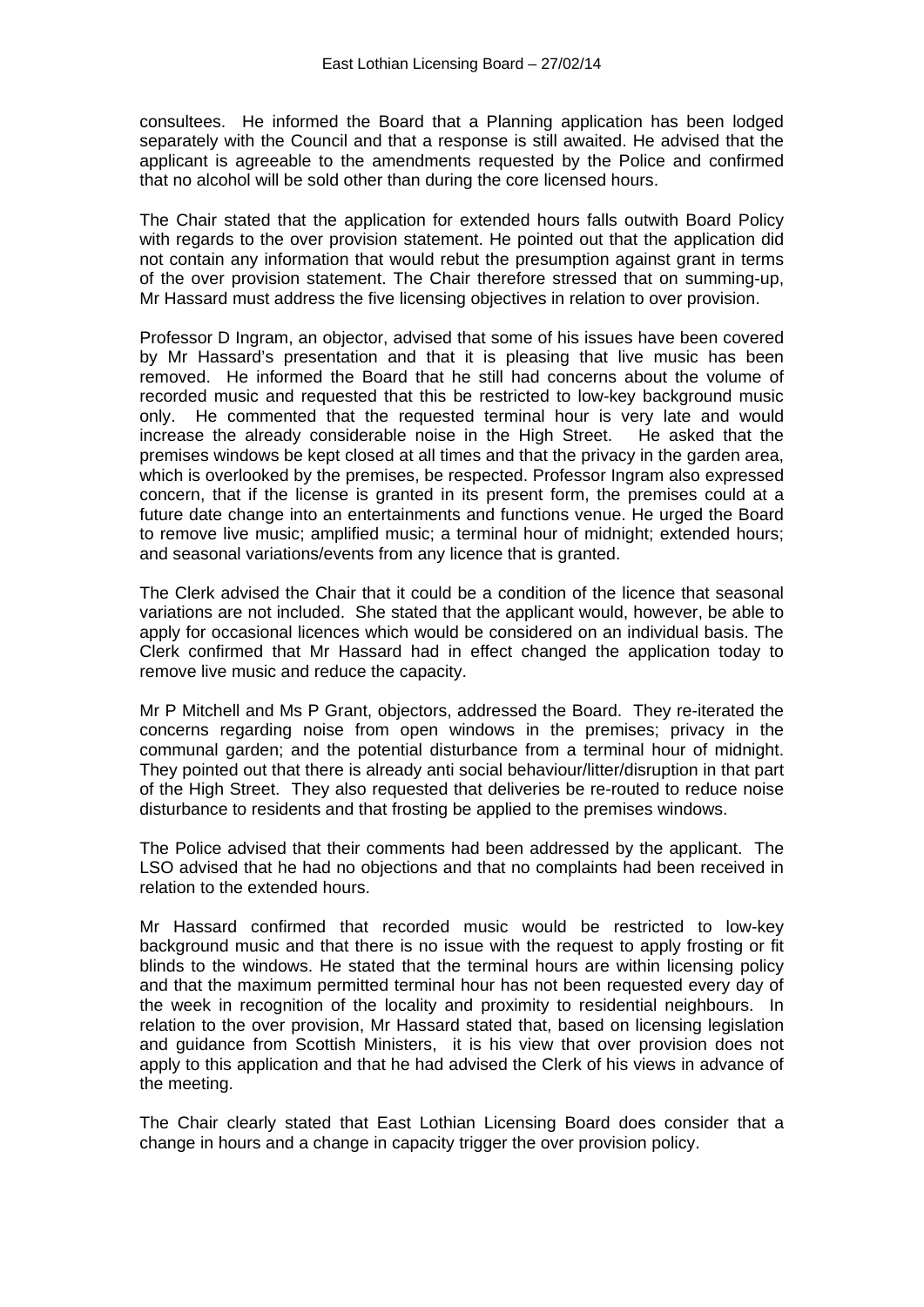Councillor Innes suggested to Mr Hassard that it would be prudent for him to address the over provision issue before members adjourned to consider their decision.

Mr Hassard advised that the increase in capacity, from 20 to 25, is minimal and does not prejudice any licensing objective. If this was not the Board members' view, he stated that the capacity would remain at 20. He commented that the objections did not relate to the applicant who is a very experienced and professional businessman and informed the Board that the applicant has upheld the licensing objectives since he took over the premises in August 2013. He stressed that the applicant's primary business is food with alcohol sales being ancillary; that the applicant fully recognises the residential nature of the area; and that a balance is being sought between the terminal hour on Fridays and Saturdays and the rest of the week. He pointed out that any licence granted could be reviewed if there are any issues or further objections. He committed that his applicant would deal with local issues with the neighbouring residents, such as applying frosting to the premises windows and the request to keep the windows closed at all times, and that the LSO could assist in these matters on a more formal basis. The applicant confirmed that he would be in attendance at any events such as cheese and wine tastings and that the windows would remain closed during the summer.

Board members and the Clerk adjourned to debate the matter in private.

On reconvening, Councillor Currie acknowledged the efforts which had been made to mitigate the objectors concerns and supported the application.

Councillors McAllister, Grant, Akhtar and Innes supported the application. Councillor Grant reminded the meeting that the Board has the power to review a licence.

The Chair advised that the variations to the licence had been granted subject to a number of conditions. He added that if required, issues relating to noise disturbance from early morning deliveries and patrons leaving the premises could be addressed by Council Officers.

## **Decision**

The Board agreed to grant the variations to the premises licence subject to the conditions that: the capacity is reduced to twenty five (25); there are no live music performances/events; recorded music will only be low-key background music; blinds and/or frosting are applied to the premises windows to preserve the privacy of the shared garden area; and that when attending a pre-booked function, children and young people will be allowed on the premises until the terminal hour when accompanied by an adult. For the avoidance of doubt, no alcohol will be sold other than during the core licensed hours.

*Sederunt: Councillor Innes left the meeting* 

## **5. GRANT OF PERSONAL LICENCE**

## **(i) Logan Bryce – c/o Winckworth Sherwood, London**

The applicant, Mr L Bryce, was present and was represented by Mr S Kelly of Shepherd and Wedderburn. Ms L Higgins, Manager at Sainsbury's Store, Portobello was also present.

Mr Kelly addressed the Board and provided the background to his client's serious offences and explained the measures that his client has taken to turn around his